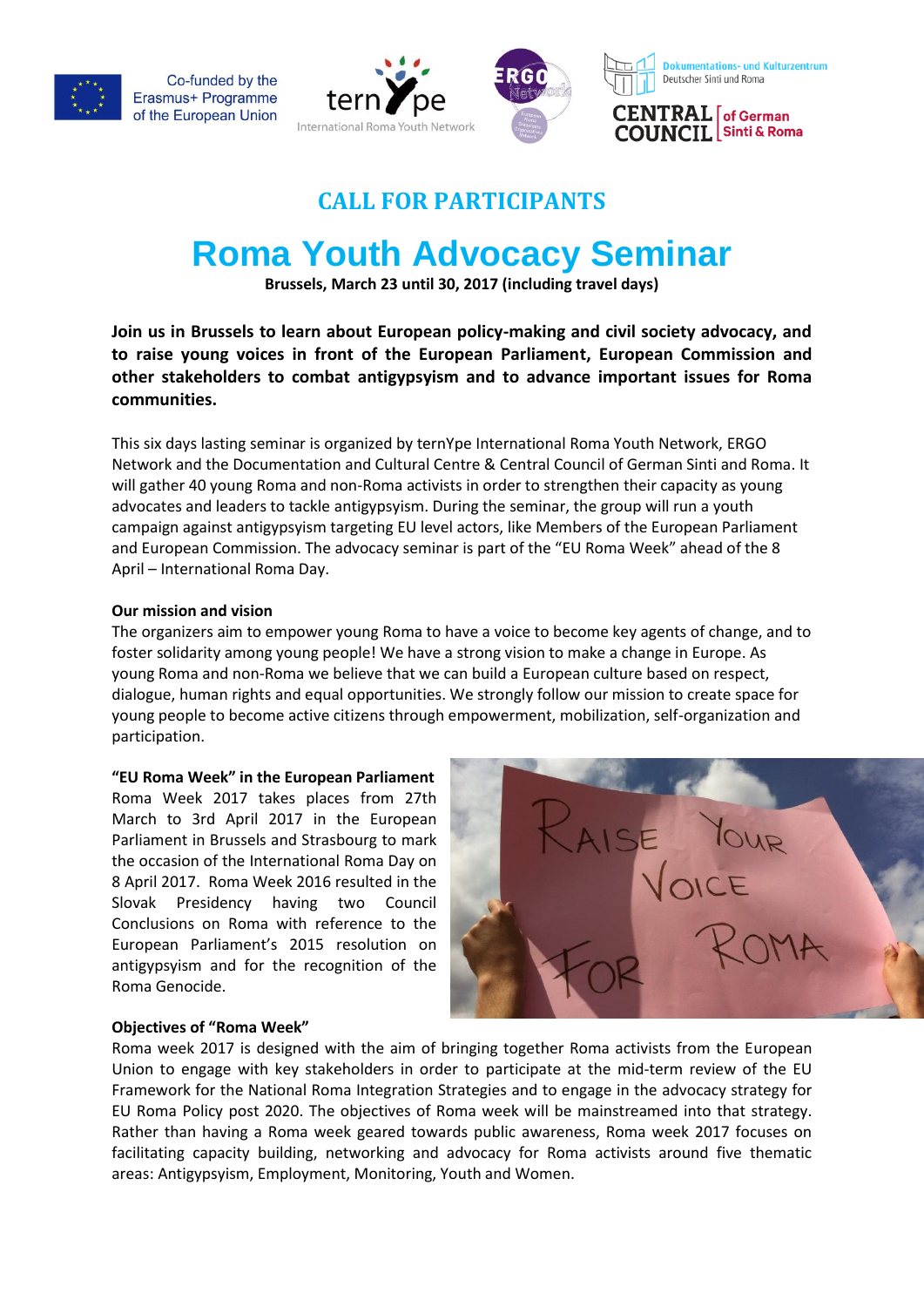### **AIMS & THEMES**

#### **AIMS AND OBJECTIVES**

The seminar aims to strengthen the capacity of the participants to understand the structures and working mechanisms of the EU institutions, as well as the current EU policies concerning Roma and against racism, and to develop advocacy strategies and campaigns raising-awareness about antigypsyism on European level.

The objectives of the activity are to:

- Get to know the European Union institutions and to understand their working mechanisms, and policies towards Roma, in particular of the European Parliament and European Commission;
- Build a dialogue and bring a Roma youth perspective to DG Justice (responsible for Roma policies in the European Commission), to DG EAC (Education and Culture, includes the youth sector in the European Commission), as well as to Members of the European Parliament in particular of the ARDI Intergroup (Anti-Racism and Diversity Intergroup);
- Learn about the work of the EU umbrella organizations and contribute to their work;
- Raise awareness of the participants about antigypsyism, and the current anti-racism policies;
- Raise awareness of the participants about the Brussels-based civil society structures and their strategies against antigypsyism and racism (in particular ERGO, ENAR (European Network against Racism) and the European Youth Forum);
- Develop a youth campaign against antigypsyism and on Roma youth perspectives during the "Roma Week" of the European Parliament;
- Raise awareness of Members of the European Parliament, European Commission staff and Brussels based advocates about the recognition of the Roma Holocaust and of antigypsyism, which was acknowledged in April 2015 by a European Parliament resolution.

#### **THEMATIC GROUPS**

Participants are asked to indicate already in their application their preference for one working group. During the training-course the participants will work in small groups of 10 to 15 participants around this theme.

- **Participation**: focus on political participation of Roma and of young people, participation in mainstream political parties, as well as youth structures, such as National Youth Councils, European Youth Forum;
- **Antigypsyism**: focus on the policy debate on combating antigypsyism, antigypsyism as a horizontal priority within the EU Roma Framework, with a special focus on youth, impact of antigypsyism on youth, role of youth in combating antigypsyism;
- **Inclusion**: with a special focus on the midterm review of the EU Framework for National Roma Integration Strategies, prospect for the post-2020 European approach and shrinking space of civil society.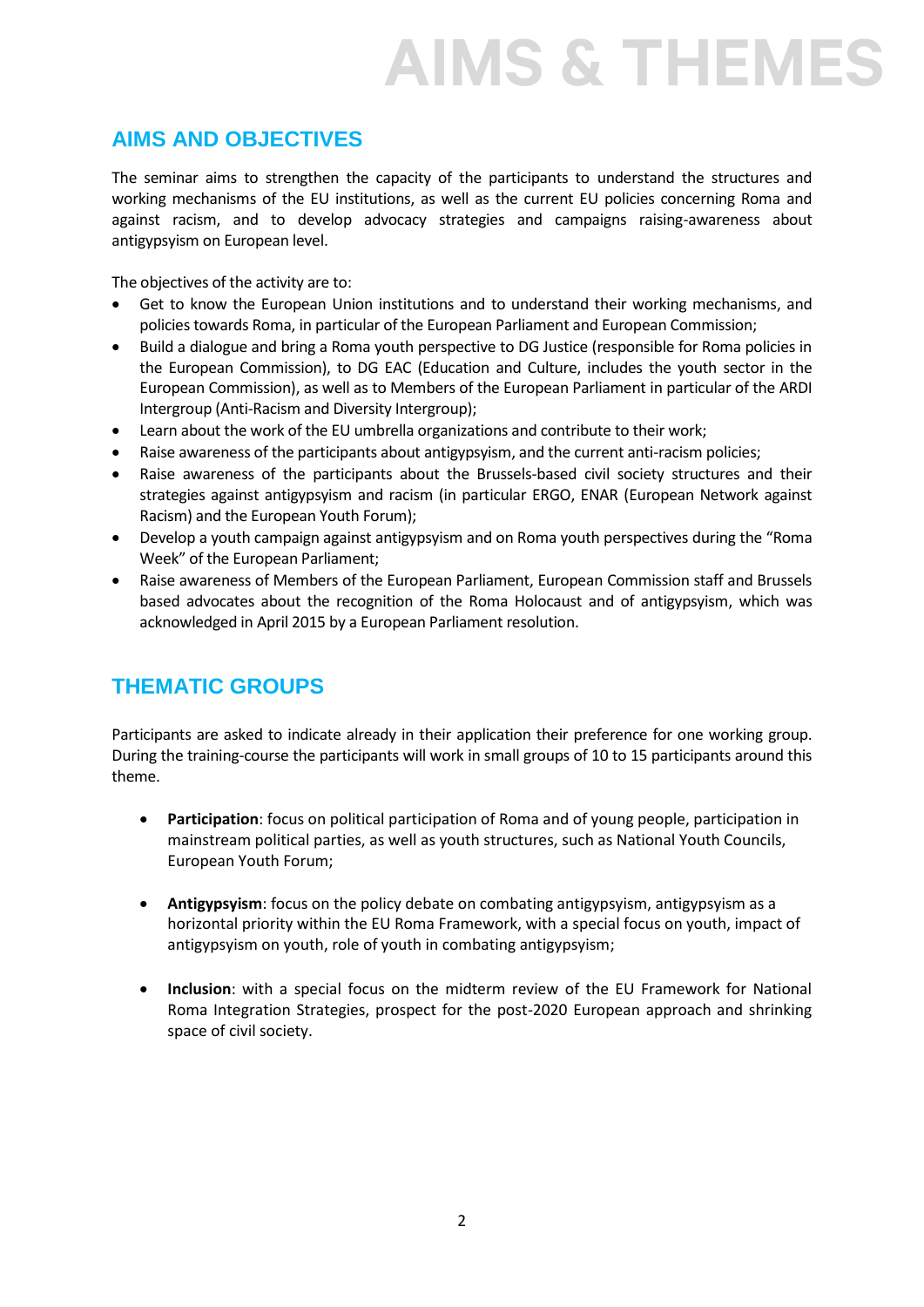## PROGRAI

#### **DRAFT PROGRAM**

| Thursday,    | Arrival, joint dinner, welcome                                                       |
|--------------|--------------------------------------------------------------------------------------|
| 23 March     |                                                                                      |
| Friday,      | Opening, sharing experiences                                                         |
| 24 March     | Training sessions: the European institutional framework, Roma-related policies       |
| Saturday,    | <b>Training sessions</b>                                                             |
| 25 March     | on advocacy and antigypsyism                                                         |
| Sunday,      | Work in thematic groups: Participation, Antigypsyism, Inclusion                      |
| 26 March     | Preparation of the Roma Week activities                                              |
|              | Meeting with experienced EU advocates and activists                                  |
| Monday, 27   | Meetings with external stakeholders in small thematic groups: European               |
| <b>March</b> | Commission, European civil society structures, International Organizations           |
|              | Join the opening of the Roma Week                                                    |
| Tuesday, 28  | The thematic working groups (Participation, Antigypsyism, Inclusion) participate and |
| <b>March</b> | engage in various activities of the EU Roma Week in the European Parliament          |
| Wednesday,   | Working Breakfast with various Members of the European Parliament;                   |
| 29 March     | The thematic working groups (Participation, Antigypsyism, Inclusion) participate and |
|              | engage in various activities of the EU Roma Week in the European Parliament;         |
|              | Evaluation of the event and of the Roma week, Closing dinner                         |
| Thursday,    | Departure                                                                            |
| 30 March     |                                                                                      |

### **PROFILE OF THE PARTICIPANTS**

Present will be Roma and non-Roma youth leaders, activists, multipliers, and volunteers who are active in Roma communities and experienced in working with Roma communities and/or Roma youth.

#### **Participants must also:**

- be able and committed to act as young advocates and multipliers in youth work on the themes of anti-discrimination, combating racism and antigypsyism and promotion of human rights with young Roma, for the benefit of Roma communities and Roma youth;
- be motivated to develop their competences in advocacy, anti-discrimination work, human rights education and youth work and to share their experiences with other participants;
- be actively committed and involved in a Roma (youth) initiative, advocacy group or organization;
- be aged between **18 – 35 years;**
- be committed to attend for the full duration of the course;
- be able to work in English, or check with the coordination that translation can be provided through other participants or team members;
- be resident in one of the following countries: **Belgium, France, Italy, Spain, Germany, Austria, Czech Republic, Slovakia, Poland, Hungary, Romania, Bulgaria, Macedonia**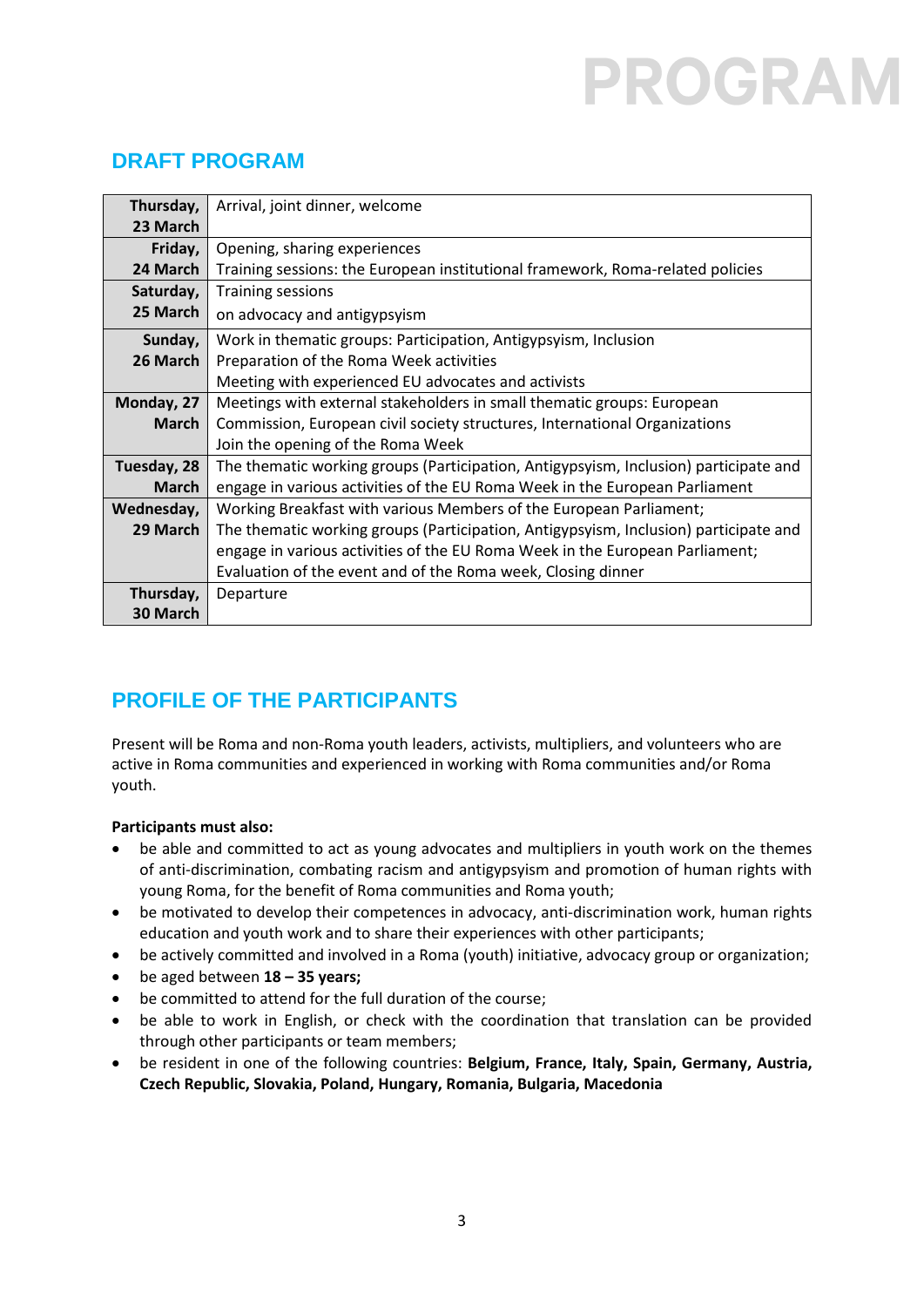### TECHNICALITIES

#### **DATES OF THE ACTIVITY**

Arrival: March 23, 2017 (Thursday) Program days: March 24 until March 29, 2017 Departure: March 30, 2017 (Thursday)

#### **LOCATION**

The seminar is organised in Brussels. Accommodation is provided in Hotel Aviation, Square de l'Aviation 20, 1070 Bruxelles The conference will take place in various venues. Information is provided with the Info Pack later.

#### **TRAVEL**

**Participants should organize their travel (arrival and departure) for these dates AFTER the organizers have confirmed their participation.** Earlier arrivals and late departures will be exceptions after discussion with the organizers.

#### **COSTS**

#### **Reimbursement of travel costs:**

The organisers of the seminar cover accommodation and food during the activity. The maximum of reimbursement of travel costs is  $\epsilon$  200 (for French and German participants  $\epsilon$  150); if costs are higher they have to be covered by participants or contact the organizers. The reimbursements of travel expenses (based on economical prices, Apex, student price, special price) will take place on the spot during the week in cash or by bank transfer after the activity. Participants should bring with them original invoices to prove the costs of travel as well the tickets.

#### **APPLICATION AND SELECTION**

**How to apply? Register in the online application form:** <https://goo.gl/forms/rIG7GTA4jlZFqxIi1>

#### **Application deadline: February 26, 2017 (end of day)**

#### **Selection procedure:**

If you fit into the participants' profile, you may submit an application until February 26 at midnight Central European Time. The preparatory team will select up the participants on the basis of the profile outlined above, ensuring also a balance between genders, geographical regions, different types of experiences and organizations. Within few days, we will inform the candidates whether their application has been accepted or rejected.

#### **ANY QUESTIONS?**

Contact person: Carmen Tanasie e-mail: [c.tanasie@ergonetwork.org](mailto:c.tanasie@ergonetwork.org)